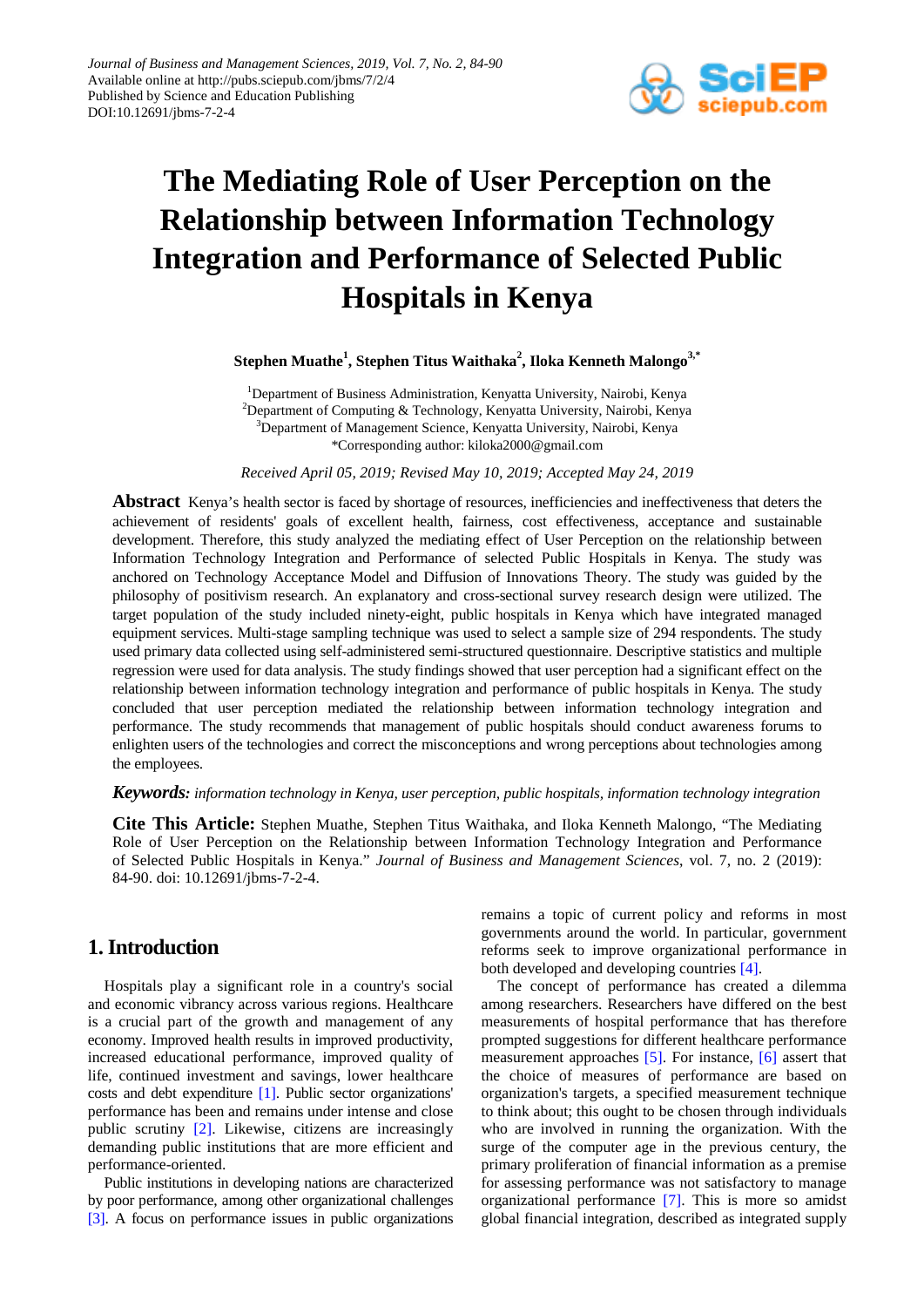and demand chains. Non-financial measures such as customer satisfaction, item quality, or employee turnover are particularly, habitually utilized for performance assessment [\[8\].](#page-6-6) Further, reference [\[9\]](#page-6-7) classifies non-financial performance metrics as efficiency, effectiveness, relevance and financial viability. The performance of non-profit organizations such as hospitals takes place at the organization's aggregate level, impacts on society and is generally estimated by theoretical models.

Reference  $[10]$ , as cited by  $[11]$ , these models are developed for particular types of programs to connect particular quantifiable inputs to particular quantifiable impacts. Logic models usually specify how system inputs, such as funds and man hours, generate operations and outputs, resulting in effects. One of the standout models for measuring the performance of an organization is the Institutional and Organizational Assessment (IOA) Model. Reference [\[11,12,13\]](#page-6-9) observed that IOA model is a multidimensional initiative which is a mixture of effectiveness, relevance, efficiency and financial viability. Therefore, for non-profit making organizations like public hospitals, performance should be measured using indicators such as effectiveness, efficiency, relevance and financial viability. Consequently, these variables were adopted for this study.

To resolve hospital performance problems, governments have increased investments in information technology (IT). However, public hospitals' healthcare quality has not benefited from Hospital Management Information System (HMIS). Past studies have pointed to the need for Information Technology Integration (ITI) in public hospitals to mitigate the urban-rural gap and cross-border variation, lack of adequate staff and deteriorating quality of public hospital healthcare [\[14\].](#page-6-10) Reference [\[15\]](#page-6-11) indicated that ITI is the advancement and reconfiguration of IT to support organizational operations. This involves the use of IT resources in organizations' operations strategies so as to positively impact on performance. Reference [\[15,16\]](#page-6-11) noted that ITI concerns the technical and management capabilities in the field of information systems. Researchers suggest three dimensions for ITI: human ITI, Organization ITI and infrastructure ITI. IT human integration is concerned with IT assets management capabilities. Reference [\[15\]](#page-6-11) argues that ITI is established over time through experience, which tends to be organizational-specific.

The Technology Acceptance Model (TAM) postulates that a user's belief creates the intent to utilize information technology. The intent to use results into the actual use decision. The importance of user perception towards IT has been widely recognized in various fields [\[17\].](#page-6-12) Reference [\[17\]](#page-6-12) asserts that, the perceived ease of use and usefulness are significant dimensions in determining adaptation of innovations. Consequently, the greater the perceived ease of use and perceived usefulness of technological innovations, the more likely that it will be integrated into the organization's operations. Reference [\[18\]](#page-6-13) further notes that, perceived ease of use is the individual's belief that the effort required in utilizing an innovation or degree to which a client trusts that utilizing a specific innovation will be easy. Earlier studies have determined perceived ease of use to be an essential factor influencing client acknowledgment and use of IT [\[19\].](#page-6-14)

Perceived ease of use explains the view of the user of the level of effort required to use the technology.

Perceived ease of use was established from past studies to be an important attribute affecting acceptance by users and use behaviour of users of ITs [\[19\].](#page-6-14) Perceived ease of use consists of determinants of the ease to use such as ease of reading, use of understandable terms, the ability to search for relevant information and the ability to return to the previous page. This also involves support, intricacy and management of change.

Perceived usefulness describes the perception of the user as to how much technology will improve the performance of the work environment of the user [\[18\].](#page-6-13) This implies the user has a sense of how useful the innovation is in carrying out the tasks. This comprises reducing the time, efficiency and accuracy required to do the job. Therefore, people are more likely to use a system application or not to use it to the degree that they think it will help them better perform their duties.

Proper IT integration is required for effective use of technology and to foster organizational performance [\[20\].](#page-6-15) Reference [\[21\]](#page-6-16) believes that user beliefs dictate the ability to access genuine information. While some users accept and use technology to enhance their performance. Others are unwilling to accept and use accessible technology skills and techniques [\[21\].](#page-6-16)

## **2. Literature Review**

#### **2.1. Theoretical Review**

Technology Acceptance Model (TAM), supported by Diffusion of Innovations (DOI) models were used to anchor this study. The TAM is an extension of Ajzen and Fishbein's Theory of Reasoned Action - TRA [\[22\].](#page-6-17) This was a theory introduced by Davis in 1986. Therefore, in the area of information systems, technology and services, TAM developed by [\[18\]](#page-6-13) is among the most extensively used and prominent models. It has been verified as a potent frame work for predicting the acceptance of new technology by users. TAM's goal is to estimate acceptance of the information system, diagnose design issues before users have any substantial system understanding. TAM model is relevant to this study because it explains the factors that influence acceptance of new technology.

TAM postulates that there are two dimensions to user perception of new technologies that indirectly influence acceptance; perceived usefulness and perceived ease of use. Perceived usefulness is the extent to which a user perceives that utilizing a given technology will have some benefits. Further, perceived ease of use is the degree to which a person believes that a particular system will be easy to use [\[18\].](#page-6-13) Reference [\[18\]](#page-6-13) observed that, perceived ease of use has direct influence on the perceived usefulness. In this study, TAM was used to determine how perceived usefulness and perceived ease of use influence ITI and performance.

DOI Theory was developed by [\[23\].](#page-6-18) The theory advances that technology adoption is determined by relative advantage, compatibility, trialability, observability and complexity. The theory affirms that relative advantage, compatibility, trialability and observability correlate with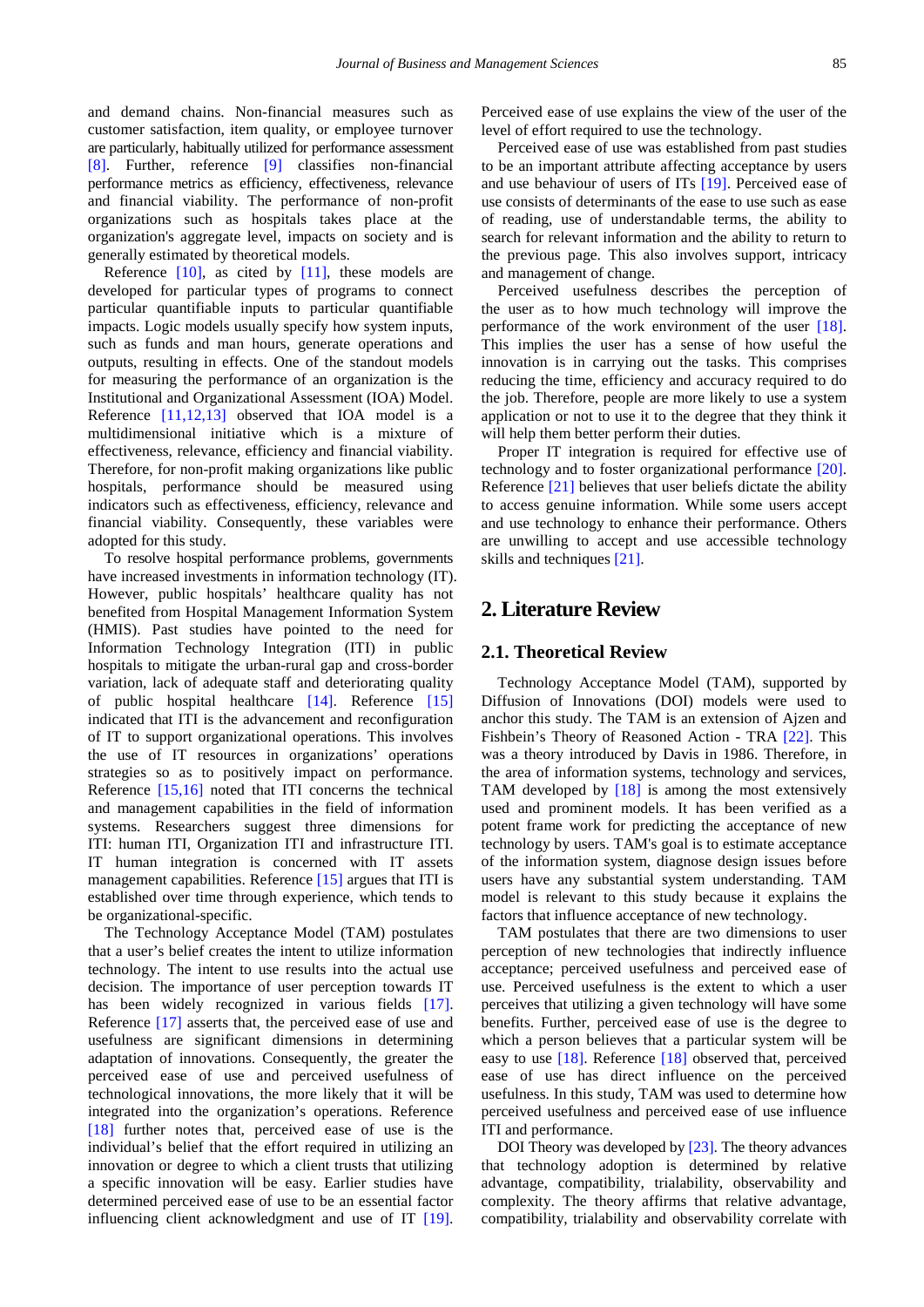the rate of technology adoption while the fifth factor is negatively correlated with the rate of technology adoption. Reference [\[23\]](#page-6-18) affirms that, relative advantage is how much a technology is seen as being better than the thought it supersedes. The moment the organization establishes that the technology will improve their performance, it is likely to deploy the technology faster. Reference [\[23\]](#page-6-18) and [\[16\]](#page-6-19) intimate that relative advantage could positively impact on adoption of an innovation.

Reference [\[24\]](#page-6-20) views compatibility as the degree to which a technology may be complimenting the norms, existing operational needs of probable implementers. [\[24\]](#page-6-20) found a positive relationship between compatibility and innovation adoption while [\[25\]](#page-6-21) failed to establish a positive relationship. The nature of the innovation or the study context may have been responsible for this variation in findings. In addition, complexity is the level to which an innovation is regarded as being fairly difficult to grasp and use. As perceived by people in society, the complexity of an innovation has a negative effect on the rate of adoption [\[24\].](#page-6-20) Past studies have found a negative correlation on the effect of complexity on ITI [\[25,26\].](#page-6-21) Thus, it is anticipated that the more challenging ITI is perceived to be, the more difficult it is to be adopted. The model's robustness includes; the ability to recognize possible future barriers and facilitators in evaluating, perceiving, and embracing new concepts; the ability to control intended change efforts via a broad view that espouses the importance and effect of system and characteristics of individual, system, and communication patterns.

#### **2.2. Empirical Literature Review**

Reference [\[27\]](#page-6-22) found that perceived ease of use has a significant mediating effect on the relationship between the quality of tax services and the online tax system. Statistically significant was the relationship with the value of 0.93. The findings of the study further revealed that perceived ease of use is a mediating variable with an efficient service offered by the tax administrator which leads to increased use of the online tax system by users. The study was conducted in Nigeria and surveyed 206 respondents, using semi-structured questionnaires. The surveyed data was analyzed using structural equation modelling.

However, the study focused only on the electronic facets of service quality, not on the non - electronic, as the study's respondents were those who used the system. Because of a specific group of users, these results could not be generalized. Therefore, the current study considers perceived usefulness variable, carried out on numerous public hospitals, thus enhancing the generalizability of the findings.

Reference [\[19\]](#page-6-14) established that perceived ease of use contributes to use of electronic technology. The study further found out that the perceived ease of use explained up to 15% of the variance in the behavioral use. However, perceived ease of use of the technology did not exclusively contribute to the prediction of behavior when perceived usefulness was considered, indicating a mediation effect. The survey used questionnaires to study the relationships among the main constructs by using the partial least squares technique. However, the study only

focused on one user perception variable, the perceived ease of use; it ignored perceived usefulness, thus creating a conceptual gap. Further, the study used survey design to study a single learning organization in Malaysia hence the findings could not be generalized.

Reference [\[28\]](#page-6-23) investigated employee perception and its effect on organizational performance factoring its influence on digital inclusion and division. Primary data was collected from Pakistan's government and private banks to evaluate employee technology perception trends. In the quantitative survey, 400 questionnaires were administered with a response rate of 70 percent. The study used descriptive and inferential statistics for data analysis. The study revealed a significant effect on perception of employees and its impact on organizational performance. This study was carried out on private banking sector in Pakistan while the current study was conducted on public hospitals in Kenya thus creating a contextual gap.

## **3. Research Methodology**

This study used explanatory and cross-sectional survey. Explanatory study research design focused on the extent and nature of cause-and-effect relationship besides assessing impacts of specific changes on existing norms and various processes. It also focused on analysis of the situation or the specific problem to explain the patterns of relationships between variables[, \[29\].](#page-6-24)

Reference [\[29\]](#page-6-24) also stresses that the extent and nature of cause-and-effect relationships between variables are determined by explanatory research design. The same authors assert that cross-sectional survey seeks to evaluate the relationship between variables at a particular time to explain the relationship patterns between variables. The study target population included ninety-eight public hospitals in Kenya that have integrated managed equipment services, comprising ninety-four from the forty-seven counties and four national referral hospitals [\[30\].](#page-6-25)

The study focused on ten departments of the hospitals including Admission, IT, Imaging, Pharmacy, Accident and Emergency, Medical Records, Laboratory, Wards, Surgery and Hospital Administration. The study used multi-stage sampling to choose the required sample size of 294 respondents. This formed the unit of observations of the study. Reference [\[29\]](#page-6-24) and [\[31\]](#page-6-26) advise that a higher sample is a good population representation, thus minimizing types I and II errors. The researcher developed a semi-structured questionnaire for data collection based on knowledge obtained from a literature review of studies related to ITI and organizational performance [\[11,32\].](#page-6-9) Using the semi-structured questionnaire, the researcher was able to gather both quantitative and qualitative data [\[29\].](#page-6-24) This study also used secondary data obtained through document review of hospital reports.

Reference [\[33\]](#page-6-27) proposes, a four-step technique was used to perform multiple regression analyses and assess the significance of the coefficients at each step. Reference [\[33\]](#page-6-27) is regarded as a better choice over [\[34\]](#page-6-28) since the former takes into account both linear and non-linear variables effects. The schematic diagram of the model that guided the test for mediation is shown i[n Figure 1.](#page-3-0)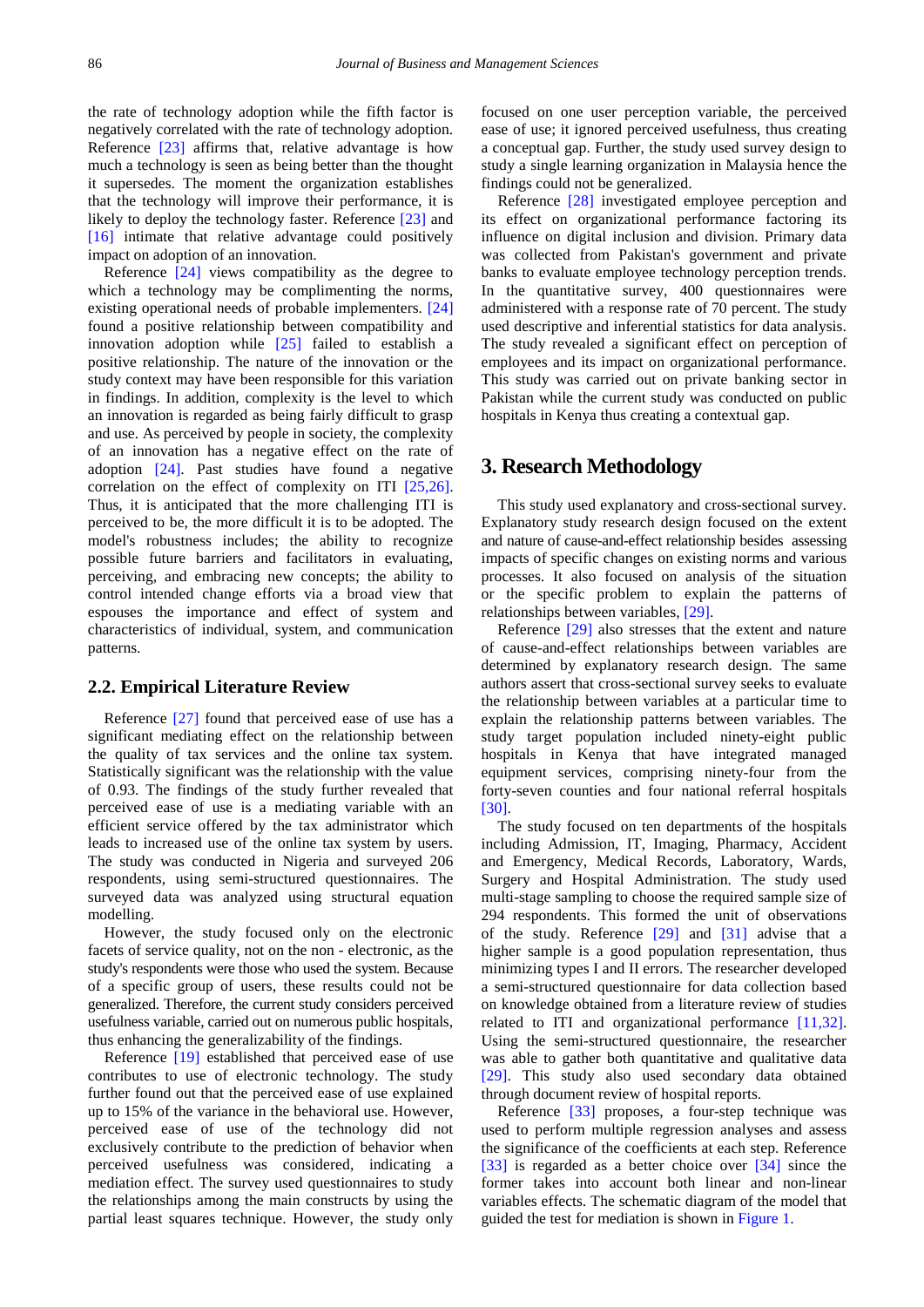<span id="page-3-0"></span>

**Figure 1.** Mediation Model (Source: Author (2018))

In [Figure 1,](#page-3-0) C is the total effect of ITI (independent variable) on performance (dependent variable). Then c is the direct effect of ITI on performance after controlling user perception (UP). Further, a is the effect of ITI on UP, whereas b is the effect of UP after controlling ITI [\[35\].](#page-6-29)

Model 1 was analyzed as the base model to determine the effect of ITI on performance.

Model 2 analyzed the effect of mediating variable (user perception) on the independent variable, ITI.

Model 3 was estimated to establish whether there was complete, partial or no mediation between the independent variables and the dependent variable.

$$
PPH = \beta 0 + \beta 1ITI + \varepsilon \qquad \text{Model 1}
$$

Regression equation of independent variable predicting Mediating variable.

$$
UP = \beta 0 + \beta 1ITI + \varepsilon \qquad \text{Model 2}
$$

Where, PPH = Composite Index for Hospital Performance UP = Composite Index for User Perception

 $ITI = Composite Index for IT Integration$ 

Regression equation of independent variable and mediating variable predicting dependent variable.

$$
PPH = \beta 0 + \beta 1ITI + \beta 2UP + \varepsilon \qquad \text{Model 3}
$$

Where, PPH = Composite Index for Hospital Performance ITI = Composite Index for IT Integration

UP = Composite Index for User Perception.

## **4. Results and Discussion**

#### **4.1. Descriptive Results**

The study assessed the users' perception on IT integration in public hospitals in Kenya. The study sought to test whether users' perception mediated the relationship between information technology integration and performance of public hospitals. The study measured user perception by conducting the assessment on respondents' perceived ease of use and perceived usefulness of information technology.

#### **4.1.1. Assessment of Perceived Ease of Use of IT in Public Hospitals in Kenya**

This section presents the findings on perceived ease of use of IT in public hospitals in Kenya. The study used percentages, mean and standard deviation to assess the respondent perceived ease of use of ITs in selected public hospitals.

The respondents were asked whether an integrated system enables one to accomplish tasks more quickly; the statement had a mean response of 4.1 which implied that majority of the respondents agreed and strongly agreed with the statement. The mean score of 4.14 also indicated that respondents agreed and strongly agreed that integrated system has improved my quality of work. On whether, integrated system makes it easier to do my job, the findings showed that the statement had a mean of 4.14 that also confirmed that majority of the respondents agreed integrated system makes it easier to do their job.

The study sought to establish whether the integrated system had improved respondents' productivity; the study findings showed that majority of the respondents agreed and strongly agreed as indicated by the mean response of 4.07. Similarly, a mean of 4.07 showed that majority of the respondents agreed that the integrated system gave them greater control over their job. The study finally sought to establish whether the integrated system enhanced effectiveness on the job. The mean of 4.21 indicated that majority of the respondents agreed.

**Table 1. Descriptive Results for Perceived Ease of Use of IT in Public Hospitals**

|                                                                      | <b>Strongly Disagree</b> | Disagree | <b>Slightly Disagree</b> | Agree | <b>Strongly Agree</b> | Mean | <b>Std Dev</b> |
|----------------------------------------------------------------------|--------------------------|----------|--------------------------|-------|-----------------------|------|----------------|
| The integrated system enables me to<br>accomplish tasks more quickly | 7.1%                     | 7.1%     | 7.1%                     | 14.3% | 64.3%                 | 4.21 | 1.27           |
| The integrated system has improved my<br>quality of work             | 7.1%                     | 7.1%     | 14.3%                    | 7.1%  | 64.3%                 | 4.14 | 1.31           |
| The integrated system makes it easier to<br>do my job                | 7.1%                     | 7.1%     | 14.3%                    | 7.1%  | 64.3%                 | 4.14 | 1.31           |
| The integrated system has improved my<br>productivity                | 7.1%                     | 14.3%    | 7.1%                     | 7.1%  | 64.3%                 | 4.07 | 1.40           |
| The integrated system gives me greater<br>control over my job        | 7.1%                     | 14.3%    | $0.0\%$                  | 21.4% | 57.1%                 | 4.07 | 1.34           |
| The integrated system enhances my<br>effectiveness on the job        | 7.1%                     | 7.1%     | 7.1%                     | 14.3% | 64.3%                 | 4.21 | 1.27           |

**Source:** Study Data (2018).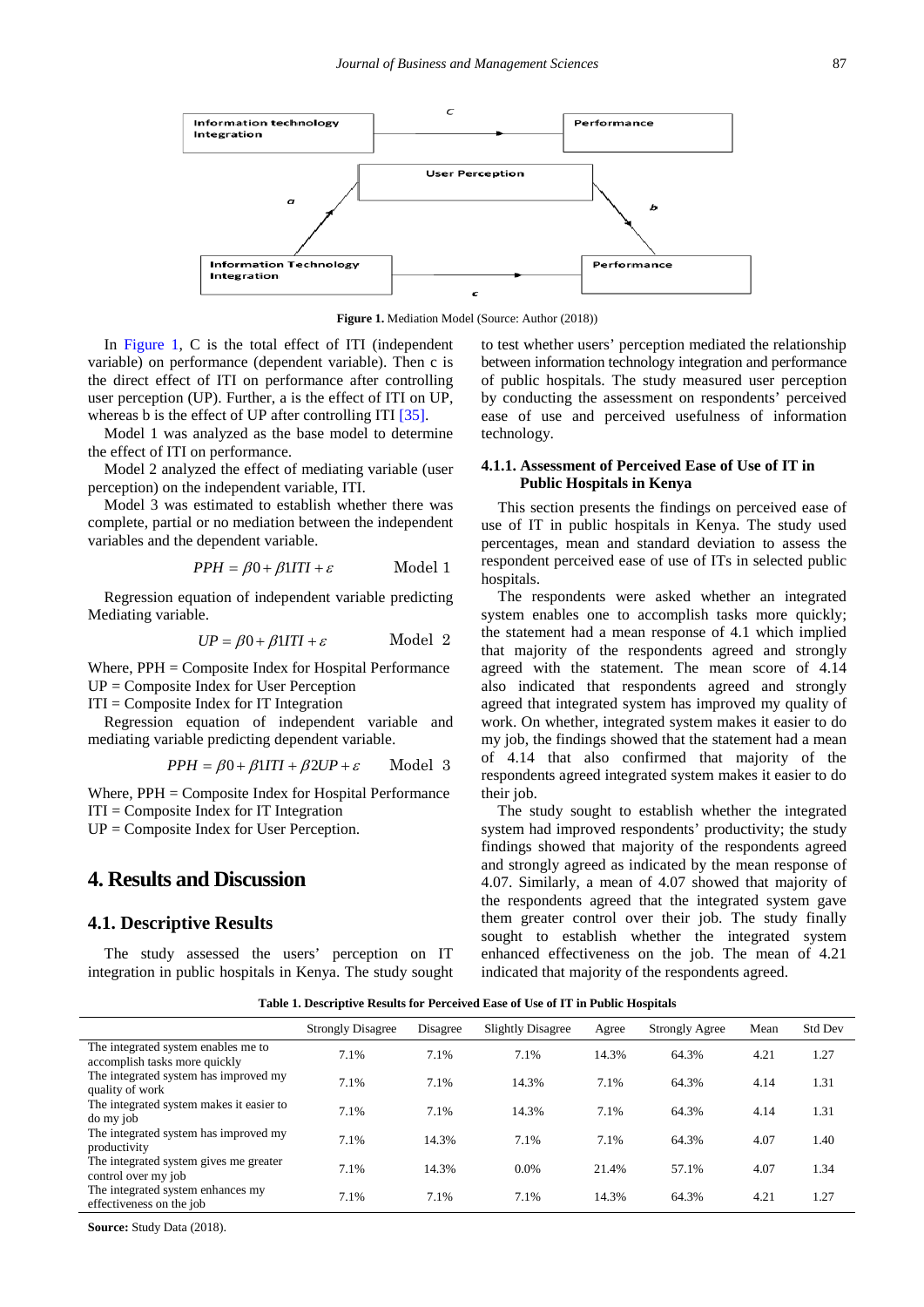The findings generally implied that respondents considered the IT in selected public hospitals to be easy to use. These findings implied that integration would be easy; there was a perception of ease in use by users. Reference [\[18\]](#page-6-13) found out that perceived ease of use had a direct influence on the behavioral intention of adoption of technologies.

#### **4.1.2. Assessment of Perceived Usefulness of IT in Public Hospitals in Kenya**

This section presents the findings on perceived usefulness of IT in public hospitals in Kenya. Perceived usefulness is among user perception about the information technology adoption that enhances its level of integration. The study used percentages, mean and standard deviation to assess the respondent perceived usefulness of information technologies in selected public hospitals.

The study sought to test if respondents' interaction with the integrated system had been clear and understandable. The findings showed that 42.9% and 28.6% of the respondents agreed and strongly agreed. The statement had a mean of 3.79, further confirming that majority of the respondents agreed. On whether overall, the integrated system is easy to use, the finding showed that 28.6% and 42.9% of the respondents agreed and strongly agreed respectively. The mean response of 3.79 further indicated that majority of the respondents agreed that learning to operate the integrated system was easy for them.

The study also sought to establish if respondents rarely become confused when they use the integrated system; 28.6% agreed, similar 28.6% strongly agreed and 21.4% slightly disagreed. Further, 14.3% and 7.1% of the respondent disagreed and strongly disagreed respectively. The study also sought to establish if respondents rarely made errors when using the integrated system. Some 50.0% and 14.3% of the respondents agreed and strongly agreed respectively. The mean of 3.79 further indicated that majority of the respondents rarely got frustrated when using the integrated system.

The study findings implied that majority of the respondents considered ITI to be useful to them in carrying out their duties at the hospitals. These findings further showed that users of information technology among the selected public hospitals in Kenya had positive perception. Reference [\[20\]](#page-6-15) notes that the perceived ease of use and usefulness are important factors in determining adaptation of innovations. Consequently, the greater the perceived ease of use and perceived usefulness of technological innovations, the more likely that it would be integrated into the organization's operations. Reference [\[31\]](#page-6-26) further argued that perceived ease of use consists of determinants of the ease to use, ease of reading, using understandable terms, ability to link, to search for related information and ease of returning to previous page. This includes support, complexity and change management.

#### **4.2. Test of Hypothesis**

#### **4.2.1. Test for Mediation Effect of User Perception**

The study employed [\[33\]](#page-6-27) model to test if user perception was a mediator of the relationship between information technology integration and performance of selected public hospitals in Kenya. The mediation effect of user perception was measured using [\[33\]](#page-6-27) model by conducting multiple regression analyses and assessing the significance of the coefficients at all the four steps. [Table 3](#page-4-0) and [Table 4](#page-5-1) contain the summary of the four steps as recommended by [\[33\].](#page-6-27) [Table 3](#page-4-0) presents the model summary and goodness of fit of the model. [Table 3](#page-4-0) presents the regression coefficient and significance of the predictor variables.

| Step 1                                                |            |       | Std. Error | Beta  | T     | Sig.  |
|-------------------------------------------------------|------------|-------|------------|-------|-------|-------|
| $PPH = \beta 0 + \beta 1 ITI + \varepsilon$           | (Constant) | 0.704 | 0.348      |       | 2.026 | 0.046 |
|                                                       | <b>ITI</b> | 0.986 | 0.114      | 0.699 | 8.623 | 0.000 |
| Step 2                                                |            |       |            |       |       |       |
| UP= $\beta$ 0+ $\beta$ 1ITI+ $\epsilon$               | (Constant) | 0.589 | 0.5        |       | 1.177 | 0.243 |
|                                                       | ITI        | 1.043 | 0.165      | 0.583 | 6.334 | 0.000 |
| Step 3                                                |            |       |            |       |       |       |
| PPH= $\beta$ 0 + $\beta$ 1UP+ $\epsilon$              | (Constant) | 1.742 | 0.265      |       | 6.573 | 0.000 |
|                                                       | UP         | 0.51  | 0.068      | 0.647 | 7.493 | 0.000 |
| Step 4                                                |            |       |            |       |       |       |
| $PPH = \beta 0 + \beta 1 ITI + \beta 2 UP + \epsilon$ | (Constant) | 0.535 | 0.321      |       | 1.666 | 0.100 |
|                                                       | <b>ITI</b> | 0.687 | 0.129      | 0.487 | 5.327 | 0.000 |
|                                                       | UP         | 0.286 | 0.072      | 0.363 | 3.972 | 0.000 |

**Table 2. Descriptive Results for Perceived Usefulness of IT in Public Hospitals**

**Source:** Study Data (2018).

| Table 3. Model Summary and ANOVA for Test for Mediation |  |  |
|---------------------------------------------------------|--|--|
|---------------------------------------------------------|--|--|

<span id="page-4-0"></span>

| Step   | Model                                                    | Model Summary                                     | <b>ANOVA</b>         |
|--------|----------------------------------------------------------|---------------------------------------------------|----------------------|
| Step 1 | $PPH = \beta 0 + \beta 1 ITI + \varepsilon$              | R-squared $=0.488$<br>Adjusted R-squared= $0.481$ | $F=74.352$ (p=0.000) |
| Step 2 | $UP = \beta 0 + \beta 1 ITI + \epsilon$                  | R-squared $=0.340$<br>Adjusted R-squared=0.331    | $F=40.122$ (p=0.000) |
| Step 3 | PPH= $\beta$ 0 + $\beta$ 1 UP+ $\epsilon$                | R-squared $=0.419$<br>Adjusted R-squared=0.411    | $F=56.140$ (p=0.000) |
| Step 4 | $PPH = \beta 0 + \beta 1 ITI + \beta 2 UP + \varepsilon$ | R-squared $=0.575$ ,<br>Adjusted R-squared=0.564  | $F=52.110$ (p=0.000) |

**Source:** Study Data (2018).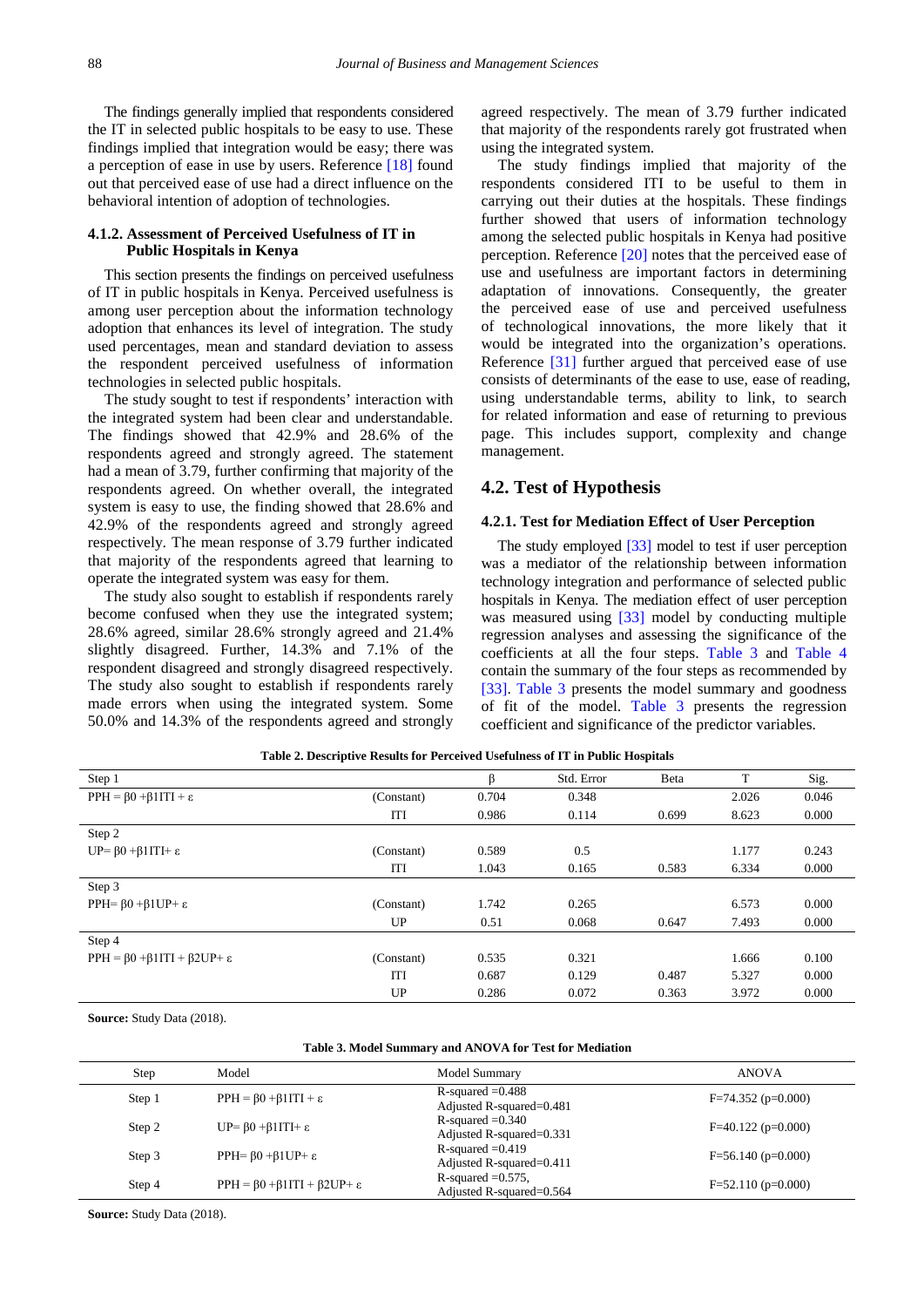<span id="page-5-1"></span>

| Step 1                                                |            | β     | Std. Error | Beta  | $\mathbf T$ | Sig.  |
|-------------------------------------------------------|------------|-------|------------|-------|-------------|-------|
| $PPH = \beta 0 + \beta 1 ITI + \varepsilon$           | (Constant) | 0.704 | 0.348      |       | 2.026       | 0.046 |
|                                                       | ITI        | 0.986 | 0.114      | 0.699 | 8.623       | 0.000 |
| Step 2                                                |            |       |            |       |             |       |
| UP= $\beta$ 0+ $\beta$ 1ITI+ $\epsilon$               | (Constant) | 0.589 | 0.5        |       | 1.177       | 0.243 |
|                                                       | ITI        | 1.043 | 0.165      | 0.583 | 6.334       | 0.000 |
| Step 3                                                |            |       |            |       |             |       |
| PPH= $\beta$ 0 + $\beta$ 1UP+ $\epsilon$              | (Constant) | 1.742 | 0.265      |       | 6.573       | 0.000 |
|                                                       | UP         | 0.51  | 0.068      | 0.647 | 7.493       | 0.000 |
| Step 4                                                |            |       |            |       |             |       |
| $PPH = \beta 0 + \beta 1 ITI + \beta 2 UP + \epsilon$ | (Constant) | 0.535 | 0.321      |       | 1.666       | 0.100 |
|                                                       | ITI        | 0.687 | 0.129      | 0.487 | 5.327       | 0.000 |
|                                                       | UP         | 0.286 | 0.072      | 0.363 | 3.972       | 0.000 |

**Table 4. Regression Coefficients for Models Used to Test for Mediation**

Source: Study Data (2018).

The results of Step 1 show that ITI accounted for (Adjusted R-squared=0.481) 48.1% of the variation in performance of public hospitals and the model had a goodness of fit (f=74.352, p=0.000 <0.05). The results of Step 2 show that ITI accounted for (Adjusted R-squared  $=0.331$ ) 33.1% of the variation in user perception and the model had a goodness of fit  $(f=40.122, p=0.000 < 0.05)$ . The results of Step 3 show that user perception accounted for (Adjusted R-squared=0.441) 44.1% of the variation in performance of public hospitals; the model also had a goodness of fit (f=56.140, p= $0.000 \le 0.05$ )). The finding of the final step shows that ITI and user perception explained (Adjusted R-squared=0.564) 56.4% of the variation in performance of public hospitals and the model also had a goodness of fit (f=52.110, p=0.000 <0.05)). The findings implied that all the models fitted for mediation effect were statistically significant.

**Table 5. Summary for Mediation Analysis**

| <b>OUTCOME</b>                                            | <b>CONCLUSION</b> |  |
|-----------------------------------------------------------|-------------------|--|
| $\beta$ 1 significant in model 3.3                        |                   |  |
| $\beta$ 1 significant in model 3.4                        | Partial Mediation |  |
| $\beta$ 1 significant in model 3.5                        |                   |  |
| $\beta$ 1 significant and $\beta$ 2 significant model 3.7 |                   |  |
|                                                           |                   |  |

Source: Study Data (2018).

Since all the variables were significant in all the four steps, the study concluded that there was partially mediation hence the study rejected  $H_0$ : User perception does not mediate the relationship between information technology integration and performance of selected public hospitals in Kenya. Therefore, user perception mediated the relationship between information technology integration and performance of selected public hospitals in Kenya. The finding of this study echoes those of [\[27\]](#page-6-22) who also found that perceived ease of use had a significant mediating effect on the relationship between tax service quality and online tax system. The study finding also concurs with the finding of [\[19\]](#page-6-14) established that perceived ease of use contributes to use of electronic technology.

# **5. Conclusions and Policy Recommendation**

The study concluded that user perception information influences the relationship between information technology adoption and performance of selected public hospitals in Kenya. The study recommends that the management of public hospitals should conduct awareness forums to enlighten users of the technologies and correct the misconceptions and wrong perceptions about technologies among the employees. This would increase adoption of IT. The Ministry of Health should come up with right policies and legal frameworks that would ensure that all public hospitals in Kenya adopted use of modern technologies and that hospitals allocated sufficient budget to ITI.

The current study focused on mediating role of User Perception on the relationship between ITI and performance of selected public hospitals in Kenya. The study relied on stratified random sampling technique and included public hospitals only. The study suggests further research on other factors that explain the remaining percentage in variation of performance of public hospitals since only 48.1% of the variation in performance of public hospitals in Kenya could be accounted for by information technology integration.

## **Acknowledgements**

I acknowledge the overwhelming guidance and support from my supervisors Dr. Stephen M. A. Muathe and Dr. Stephen Waithaka in development of this journal. I am equally grateful to Kenyatta University lecturers for their encouragement and support.

# **References**

<span id="page-5-0"></span>[1] Kaseje D (2006) Health care in Africa: Challenges, Opportunities and an emerging model for improvement. Presented at The Woodrow Wilson International Centre for Scholars. Retrieved May, 09, 2017.